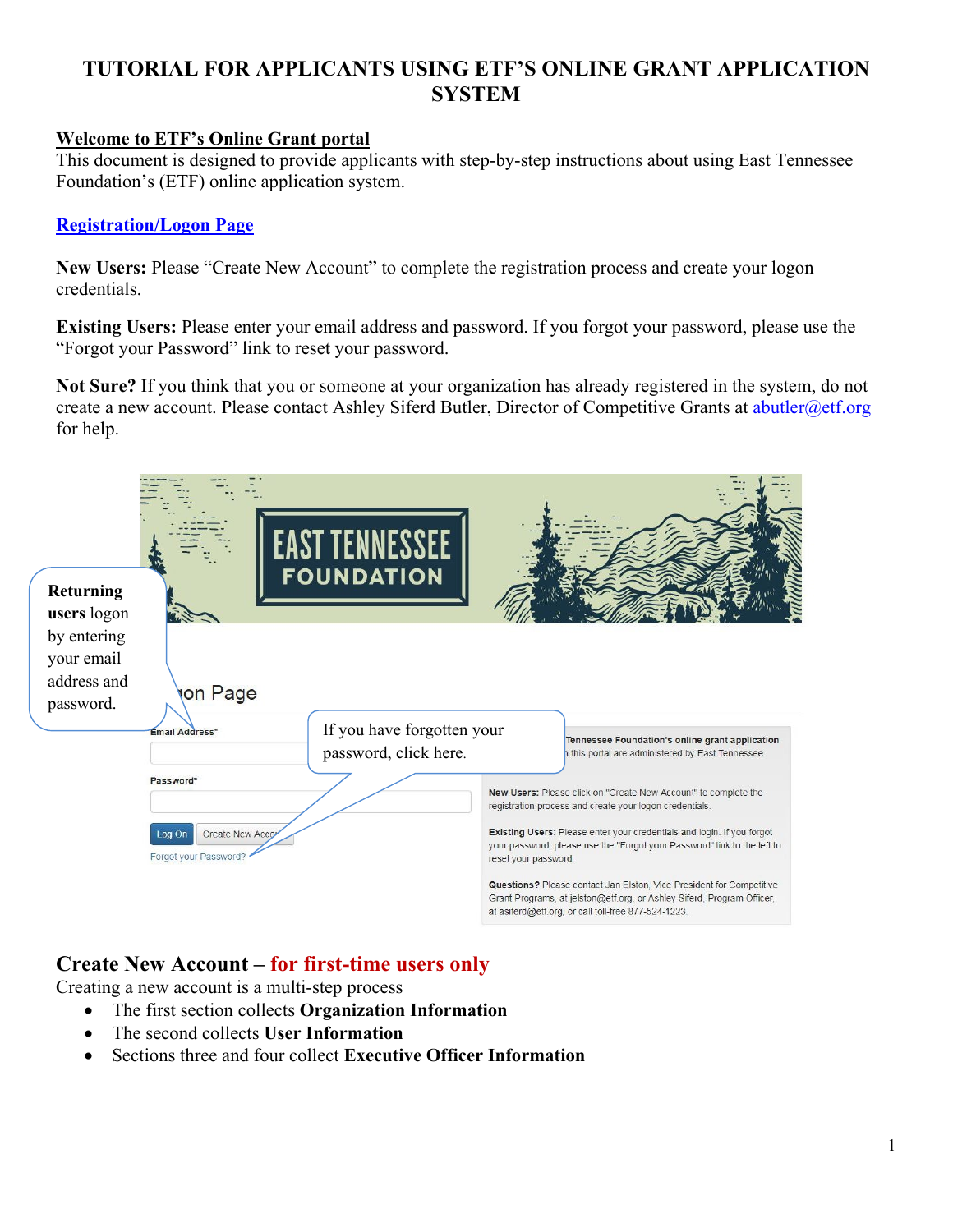# After **Organization Information** has been entered click on the "next" button.

| Organization Information                 |                                                                                     |
|------------------------------------------|-------------------------------------------------------------------------------------|
| Organization Name*                       | EIN / Tax ID $(\# \# - \# \# \# \# \# \# \#)$ <sup>*</sup><br>All questions with an |
| DUNS Number (#########)                  | asterisk (*) must be<br>Web Site*<br>completed                                      |
| Telephone Number (###-###-#### x###)*    | <b>Organization Email</b>                                                           |
| Address 1                                | <b>Address 2</b>                                                                    |
| City                                     | <b>State</b>                                                                        |
| <b>Postal Code</b>                       | Country                                                                             |
|                                          |                                                                                     |
| User Information                         | Next                                                                                |
| <b>Executive Officer Question</b>        |                                                                                     |
| Additional Executive Officer Information |                                                                                     |
| Password                                 |                                                                                     |

- The next section is the "**User Information**" section, or *YOUR* information.
	- o If your address is the same as your organization's, you may use the "**Copy Address from Organization**" button to automatically pull the address information from the organization address fields into the address fields in this section.
	- o Please note: The email address entered in the **email/username** field becomes the Applicant's *(your)* **email address on the Logon Page.**
- Once the fields on the "**User Information**" section are completed, click on the "**Next**" button.
	- o Please note: If you need to return to the previous section in the registration process, you must use the "**Previous**" button at the bottom of each section in order for the information entered in registration fields to remain intact. If you attempt to navigate to the previous section by using your browser's "back" button you will lose all registration information entered.
- In the final section, you will indicate whether you are the **Organization Executive Officer.**
	- o If you *are* the executive officer, select "**Yes**." You are taken to a section of optional fields that includes only the fields that were not required in the "User Information" section.
	- o If you *are not* the executive officer, select "**No**," and complete the Executive Officer's fields.

Once the executive officer's information is entered, click on the "**Next"** button.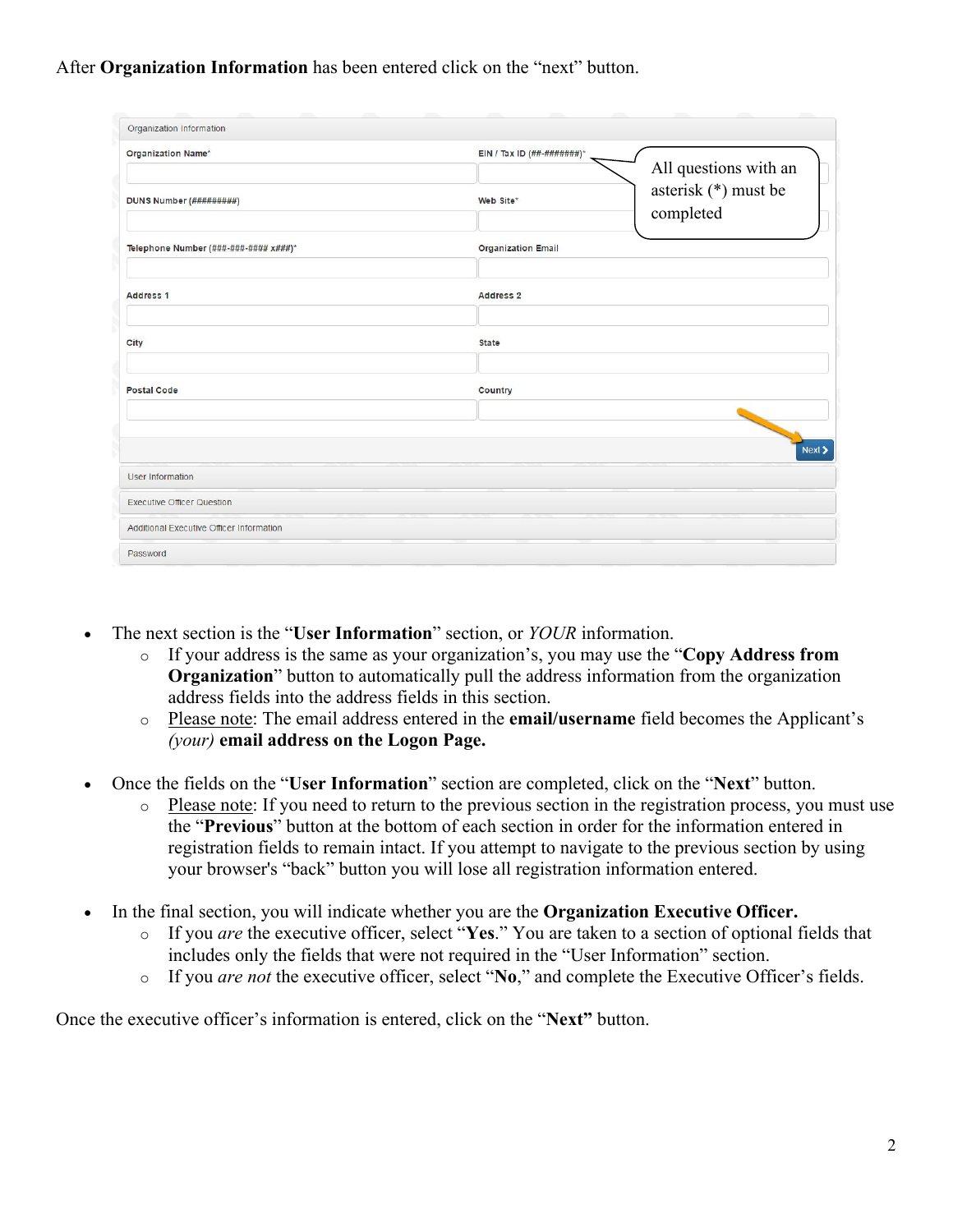#### **Create New Account**

To complete your registration, you will be taken to the **Create New Account** page.

- 1. Enter a password with at least 6 characters, which include upper case, lower case, numbers, and special characters. Special characters are  $!@#\$%^*()$
- 2. Enter password again to confirm.

| <b>Create New Account</b>                 |                                                                                                                             |
|-------------------------------------------|-----------------------------------------------------------------------------------------------------------------------------|
|                                           | If you already have an Account, click the 'Cancel Account Creation' button to go to the Logon page                          |
|                                           | Using the browser's back button will delete your registration information.                                                  |
|                                           | This registration process has multiple steps you must complete before you can apply.                                        |
| Fields with an asterisk (*) are required. |                                                                                                                             |
| <b>User Information</b>                   | Create and enter password of at                                                                                             |
| Password                                  | least 6 characters.                                                                                                         |
| Password*                                 | <b>mirm Password*</b>                                                                                                       |
|                                           |                                                                                                                             |
|                                           |                                                                                                                             |
| <b>≮</b> Previous                         | <b>Create Account</b>                                                                                                       |
|                                           | Once you have confirmed your<br>password, click "Create Account."<br>You will be taken to the Email<br>Confirmation screen. |

| <b>Email Confirmation</b>                                                                                   |                                                                                                                                                                                                                                                                                                                                                                                                                                                            |                                                                           |
|-------------------------------------------------------------------------------------------------------------|------------------------------------------------------------------------------------------------------------------------------------------------------------------------------------------------------------------------------------------------------------------------------------------------------------------------------------------------------------------------------------------------------------------------------------------------------------|---------------------------------------------------------------------------|
| • You will be receiving emails from this system about your request.                                         | To ensure you receive emails from this system we have sent you an email to confirm your account was created successfully. If you do not see an email from, 'East<br>Tennessee Foundation (administrator@grantinterface.com)', look in your junk or spam folder. To remove 'East Tennessee<br>(administrator@grantinterface.com)' from your spam filter, use the link below.<br>Click Here for a tutorial about removing email addresses from spam filters. | Foundation                                                                |
| lave received the email<br>© Continue without checking<br>I have not received the email<br>Send Email Again | Select "Continue without<br>checking" and then click on<br>"Continue" on the right side of<br>the screen.                                                                                                                                                                                                                                                                                                                                                  | Continue<br>Click "Continue."<br>This will take you<br>to the Apply page. |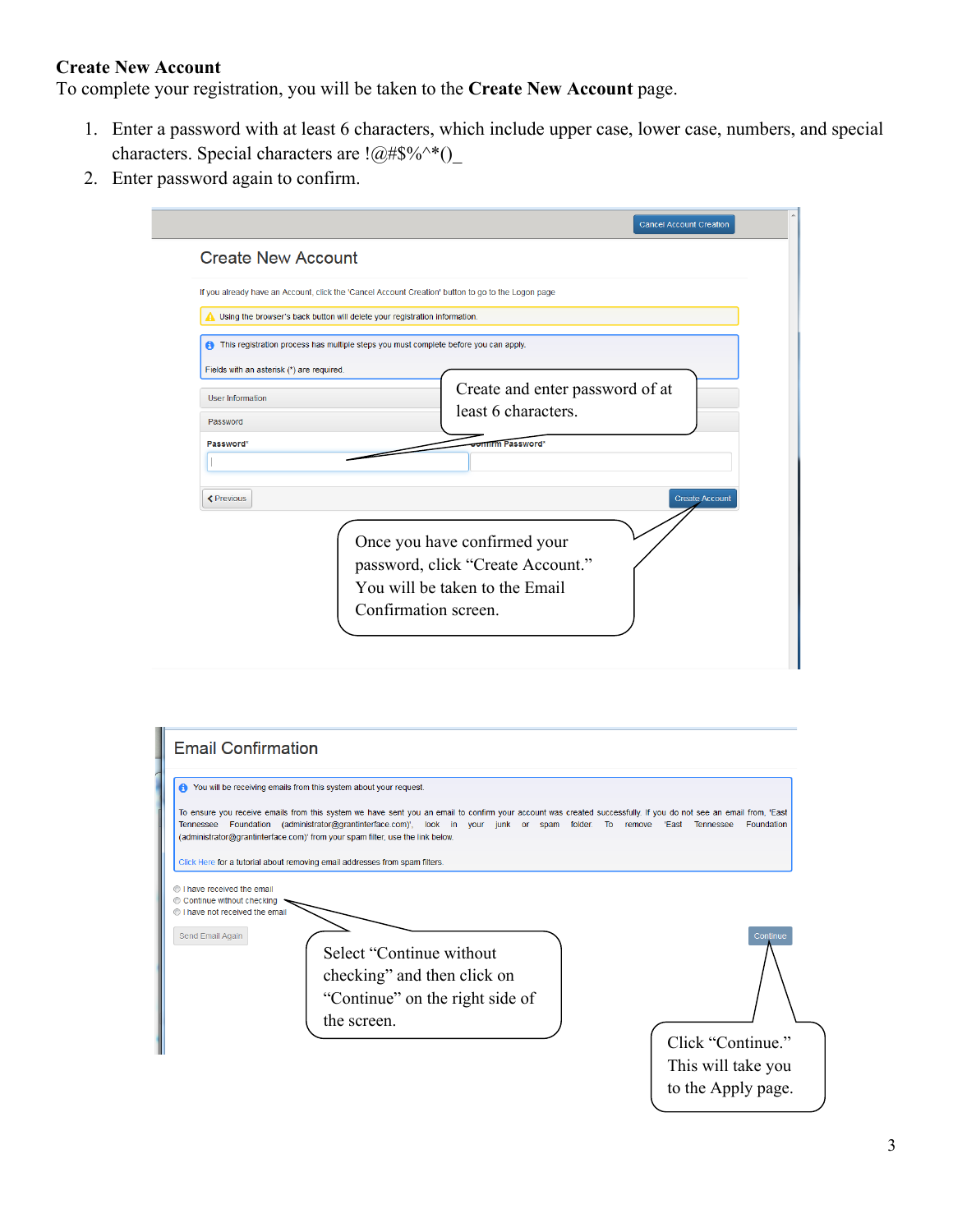## **Apply Page**

- The Apply page allows you to review the list of grant programs as well as any relevant deadlines and other information related to them.
- You can preview the application without having to save any work by clicking on the "Preview" button.
- To begin working on the application, click on the blue "Apply" button beneath the grant program for which you would like to apply.



## **Application Form:**

Once in the application, note that your contact and organization information automatically populate the top of the form. You may return to your application as many times as you wish prior to submitting it.

As you work your way through the form answering each question, please note:

• Any questions with an asterisk (\*) must be completed before you submit your application.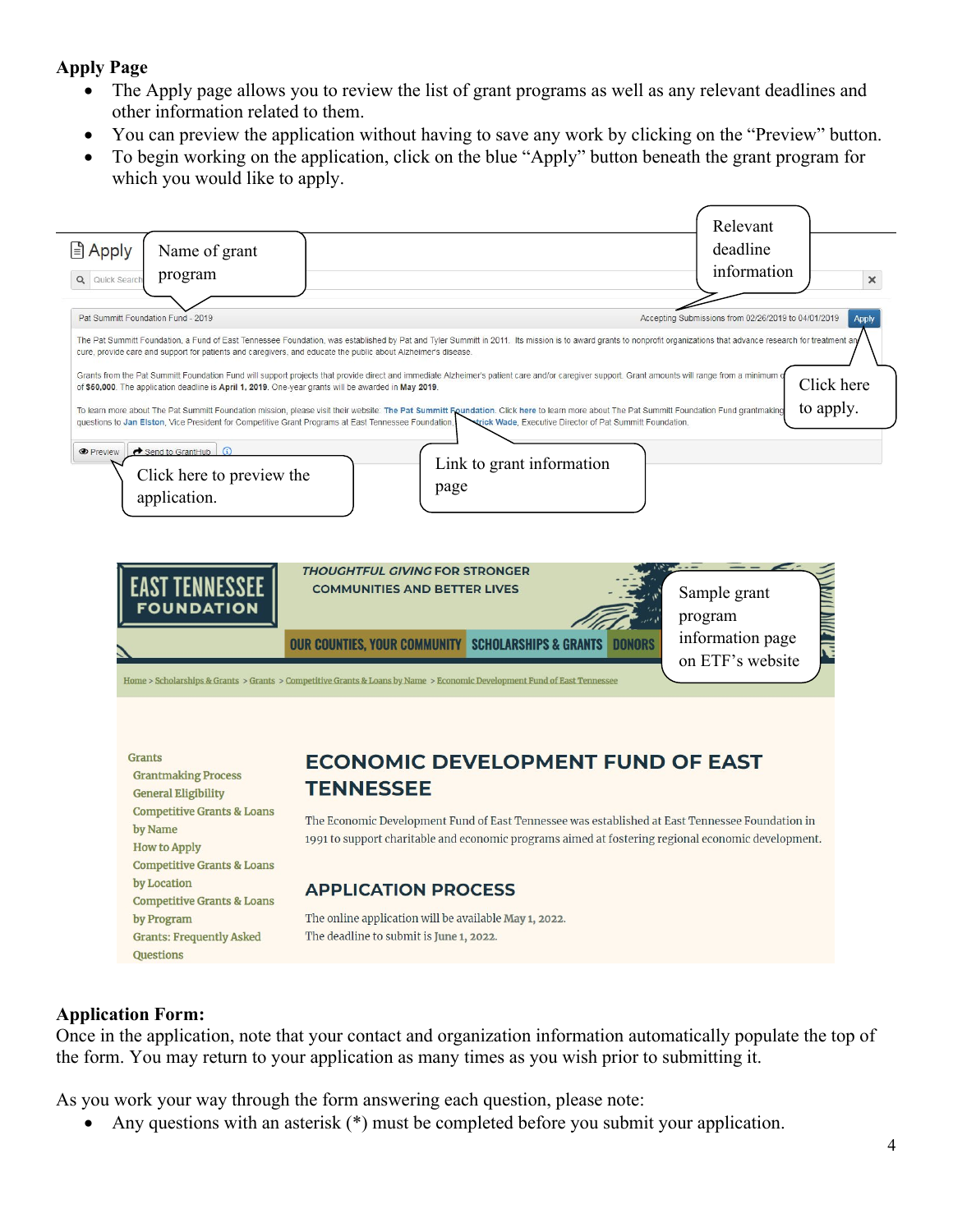- Some questions have character limits. A character is any space, punctuation mark, or letter. As you type, the "character count" will decrease in accordance with that limit.
	- o An error message will appear, informing you if the limit has been exceeded.
- As you complete the form, the system will auto-save after every 100 characters are typed or every time you move to another question.

| ← Part II: Project Information                                                                                                                                                                                     |                                                                                                                                                                                                                                                                                                                                                          |
|--------------------------------------------------------------------------------------------------------------------------------------------------------------------------------------------------------------------|----------------------------------------------------------------------------------------------------------------------------------------------------------------------------------------------------------------------------------------------------------------------------------------------------------------------------------------------------------|
| <b>Explanation of Funding Priorities</b><br>accessing opportunities.<br>. Life, career, and financial skills. Skills essential to help youth become independent and employed.<br>in math, science, and technology. | . Equal opportunities. Disparity may result from: 1) biased treatment of ethnic and racial minority youth; 2) socioeconomic inequality; or 3) real or perceived obstacles to<br>. STEM educational opportunities. The Department of Labor's Occupational Outlook Handbook predicts that over 50% of jobs created in the future will require a background |
| Funding Priority*<br>Having read the explanation of funding priorms<br><b>Equal opportunities</b><br>Life, career, and financial skills<br>STEM educational opportunities<br><b>Project Description*</b>           | Question must<br>tion's proposed project/program.<br>be answered                                                                                                                                                                                                                                                                                         |
| period.<br>$\rightarrow$ 3.000 characters left of 3.000                                                                                                                                                            | Describe the project, program, or activities for which your organization is requesting Youth Endowment grant support and what you plan to accomplish during the two-year grant<br>Character<br>limit                                                                                                                                                     |

#### **Uploading Documents**

- Some applications require uploaded documents, such as project budgets, financial statements, and lists of board members and staff. Upload files have size limits in Mebibytes – MiB.
- If the document exists in an electronic format (Word, Excel, PDF, jpeg, etc.), you may search for it on your computer using the "Upload a file" button inside the application. Simply find the relevant document on your computer and select it to be uploaded.
- An uploaded file can be deleted by clicking on the red **X** next to the file name. Once deleted, a new file can be uploaded.

| REQUIRED ORGANIZATIONAL DOCUMENTS                                                                                                                                                               |
|-------------------------------------------------------------------------------------------------------------------------------------------------------------------------------------------------|
| Required Organizational Documents must be uploaded to this application by clicking on the "Upload a file" button beneath each question and selecting that document from your<br>computer files. |
| Organization's 501(c)(3) *                                                                                                                                                                      |
| Confirmation that your organization is a 501(c)(3) nonprofit organiz                                                                                                                            |
| Upload file<br>Upload a file<br>11 MiB allowed                                                                                                                                                  |
| button<br><b>Current Organization Operating Budget*</b>                                                                                                                                         |
| Include all revenues and expenses.                                                                                                                                                              |
| Upload a file   [2 MiB allowed]                                                                                                                                                                 |
| Most Recent Audit or Financial Statement*                                                                                                                                                       |
| Provide a copy of your organization's most recent audited financial statements. If audited statements are not available, provide the financial statements compiled by the                       |
| organization's CPA for the most recent fiscal year. If compiled statements are not available, provide internally prepared financial statements for the most recent fiscal year.                 |
| [5 MiB allowed]<br>Upload a file                                                                                                                                                                |
| MiB limit on size<br><b>Board Members*</b>                                                                                                                                                      |
| laclude name and cityletate of residence of each member                                                                                                                                         |
| of uploaded file                                                                                                                                                                                |
|                                                                                                                                                                                                 |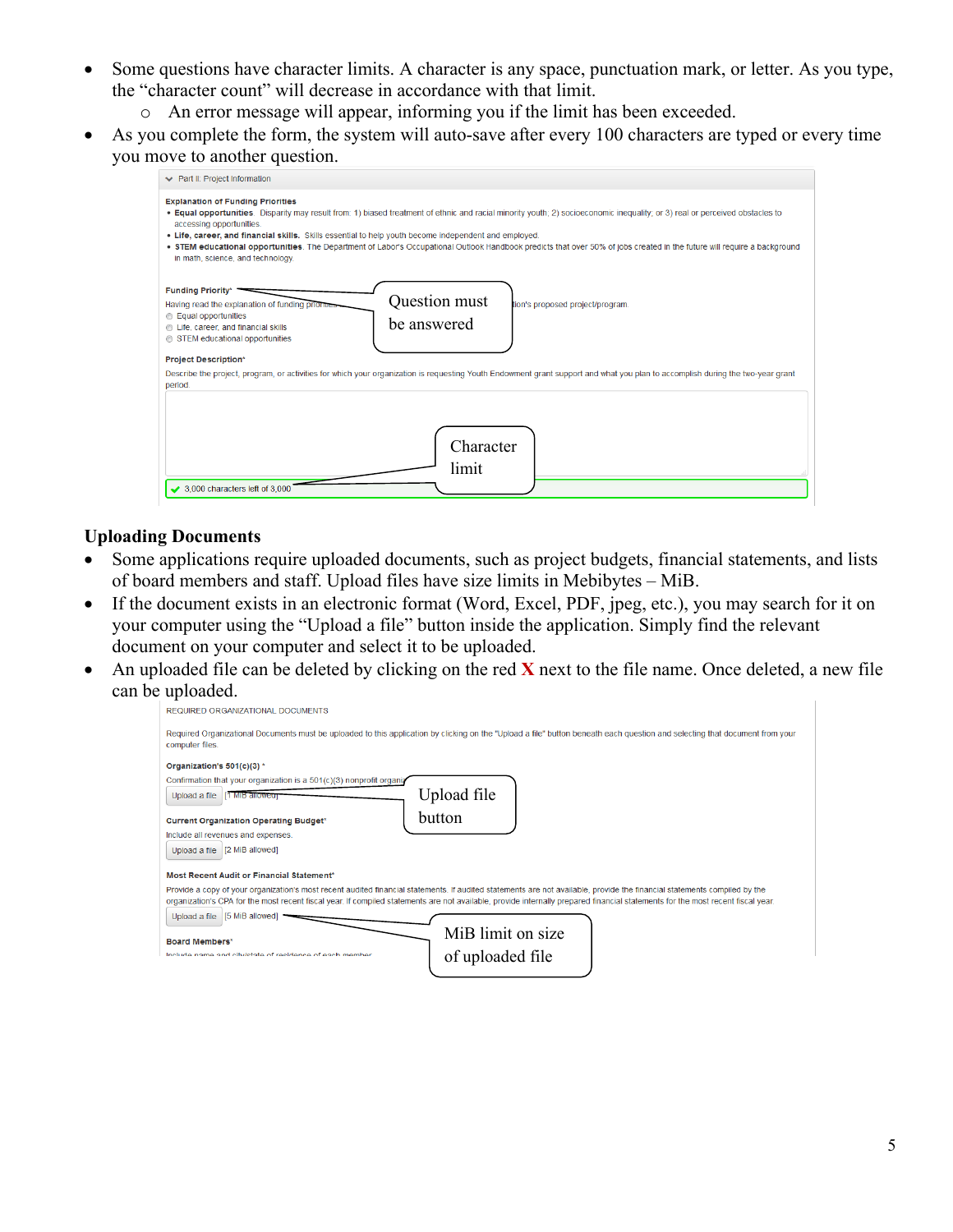| $\vee$ Certification and Electronic Signature<br>Enter your full name and title.<br>Full Name*                                                                                                                                                                                                                                                                                                                       | Final section to complete, verifying<br>that all information is correct.                              |                                                                                       |                                                      |
|----------------------------------------------------------------------------------------------------------------------------------------------------------------------------------------------------------------------------------------------------------------------------------------------------------------------------------------------------------------------------------------------------------------------|-------------------------------------------------------------------------------------------------------|---------------------------------------------------------------------------------------|------------------------------------------------------|
| Title*<br>Certification*<br>By entering your signature information above and checking "I Agree" below, you certify to the best of your knowledge that:<br>. I am (or am authorized to sign on behalf of) the Primary Contact Person listed on this application<br>• All information included in this application is correct<br>• The tax-exempt status of this organization is still in effect<br>$\bigcirc$   Agree |                                                                                                       | Click here to<br>Save your<br>application work.<br>You can continue<br>working now or | Click here<br>to submit!                             |
| ◯ I Do Not Agree<br><b>Abandon Request</b>                                                                                                                                                                                                                                                                                                                                                                           | If you do not want to submit an application and<br>remove it, click here to abandon your application. | at a later date.                                                                      | <b>Save Application</b><br><b>Submit Application</b> |

When your application is completed, click the blue "Submit" button. **Once submitted, no changes can be made!** 

You will be taken to the **Confirmation Page**, verifying that your application has been submitted.

| <b>Confirmation Page</b>            |  |
|-------------------------------------|--|
| The Application has been submitted. |  |
|                                     |  |

Click the blue "**Continue**" button to get to your home page - the **Applicant Dashboard**.

You can get to your Applicant Dashboard at any time, by clicking on the "Home" icon at the top of the screen, next to the ETF logo. Once you have registered the first time, whenever you logon, you will automatically be directed to your Applicant Dashboard.

|                                                                                                         |                                                                    |                              |                                                                 |                                                    | Ashley Siferd                                       |
|---------------------------------------------------------------------------------------------------------|--------------------------------------------------------------------|------------------------------|-----------------------------------------------------------------|----------------------------------------------------|-----------------------------------------------------|
| EAST TENNESSEE                                                                                          | 谷<br><b>Apply</b><br><b>In Fax to File</b>                         |                              |                                                                 | Role (Applicant) -                                 | East Tennessee Foundation<br>Last Logon: 03/22/2019 |
| "Home" icon                                                                                             |                                                                    |                              |                                                                 |                                                    |                                                     |
|                                                                                                         | <b>Applicant Dashboard</b>                                         |                              |                                                                 |                                                    |                                                     |
|                                                                                                         | ■ ◆ ★ Public Profile                                               |                              |                                                                 |                                                    |                                                     |
|                                                                                                         | Applicant:<br>Jan Elston<br>jelston@etf.org                        | $\boxtimes$ $\bullet$        | Organization:<br><b>East Tennessee Foundation</b><br>62-0000000 |                                                    |                                                     |
|                                                                                                         |                                                                    | <b>Contact Email History</b> |                                                                 |                                                    |                                                     |
| <b>f</b> If your organization information does not appear correct, please click the edit (pencil) icon. |                                                                    |                              |                                                                 | This application has been<br>saved and has not yet |                                                     |
|                                                                                                         | ◆ Youth Development programs                                       |                              |                                                                 | been submitted. It can                             |                                                     |
|                                                                                                         | Process: Wachs Youth Leadershp Fund<br>Application<br><b>Draft</b> | 02/19/2017                   | <b>Edit Application</b>                                         | still be edited.                                   |                                                     |
|                                                                                                         | $\vee$ xxx                                                         |                              |                                                                 |                                                    |                                                     |
|                                                                                                         | Process: Butterfly Fund 2017                                       |                              |                                                                 |                                                    |                                                     |
|                                                                                                         | Application<br>Submitted                                           | 02/19/2017                   | <b>View Application</b>                                         | This submitted                                     |                                                     |
|                                                                                                         | $\checkmark$                                                       |                              |                                                                 | application can only                               |                                                     |
|                                                                                                         |                                                                    |                              |                                                                 | be viewed.                                         | 6                                                   |